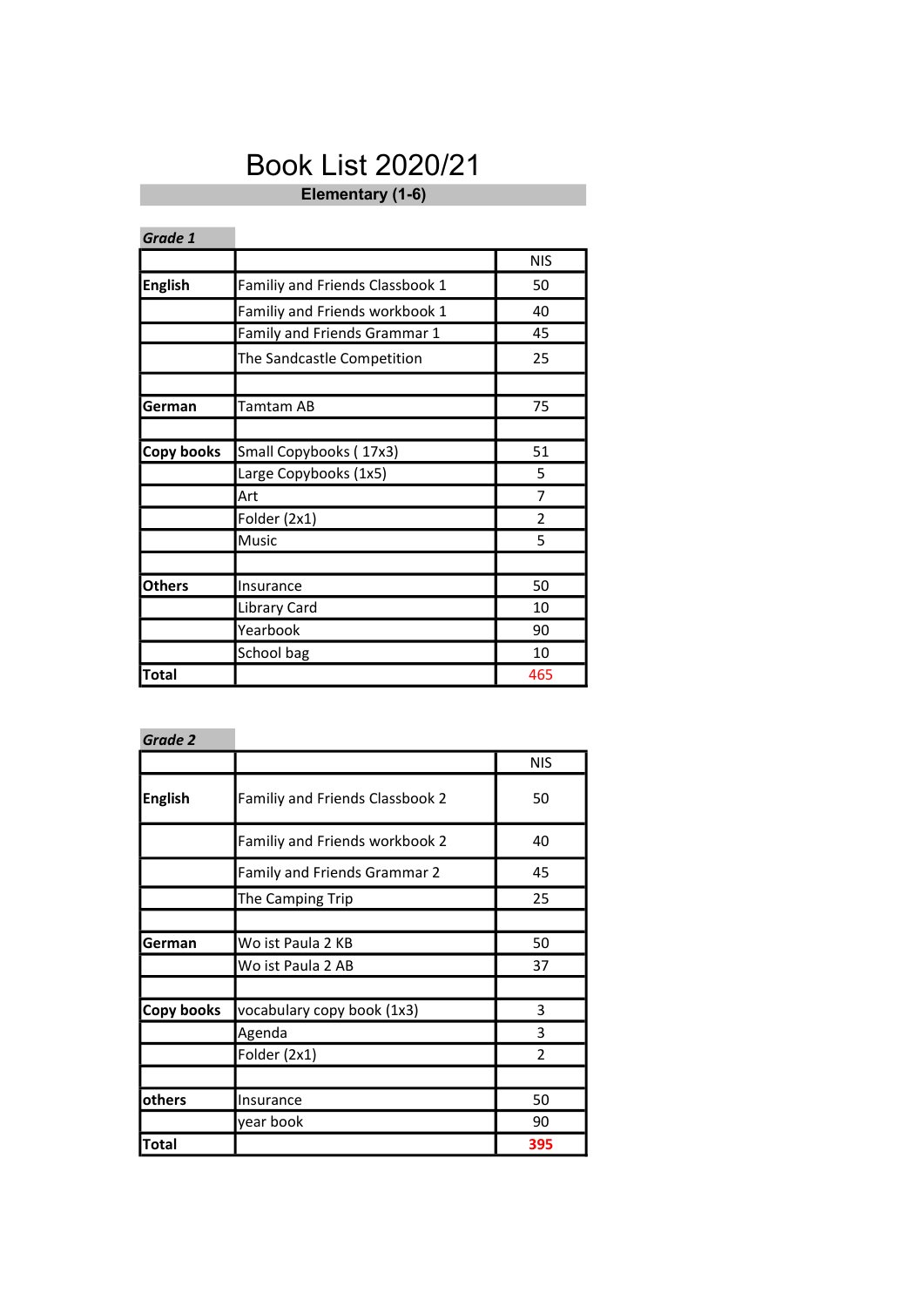| Grade 3       |                                 |            |
|---------------|---------------------------------|------------|
|               |                                 | <b>NIS</b> |
| English       | Familiy and Friends Classbook 3 | 55         |
|               | Familiy and Friends workbook 3  | 40         |
|               | Family and Friends Grammar 3    | 45         |
|               | Sindbad                         | 25         |
|               |                                 |            |
| German        | Die Deutsch Profis A1.1         | 87         |
|               |                                 |            |
| Copy books    | vocabulary copy book (1x3)      | 3          |
|               | Agenda                          | 3          |
|               | Folder (2x1)                    | 2          |
|               |                                 |            |
| <b>Others</b> | Insurance                       | 50         |
|               | yearbook                        | 90         |
|               |                                 |            |
| <b>Total</b>  |                                 | 400        |

| Grade 4        |                                 |               |
|----------------|---------------------------------|---------------|
|                |                                 | <b>NIS</b>    |
| <b>English</b> | Familiy and Friends Classbook 4 | 55            |
|                | Familiy and Friends workbook 4  | 40            |
|                | Family and Friends Grammar 4    | 45            |
|                | Changing places                 | 25            |
|                |                                 |               |
| German         | Die Deutsch Profis A1.2         | 87            |
|                |                                 |               |
| Copy books     | vocabulary copy book (1x3)      | 3             |
|                | Agenda                          | 3             |
|                | Folder (2x1)                    | $\mathfrak z$ |
|                |                                 |               |
| <b>Others</b>  | Insurance                       | 50            |
|                | yearbook                        | 90            |
|                |                                 |               |
| Total          |                                 | 400           |